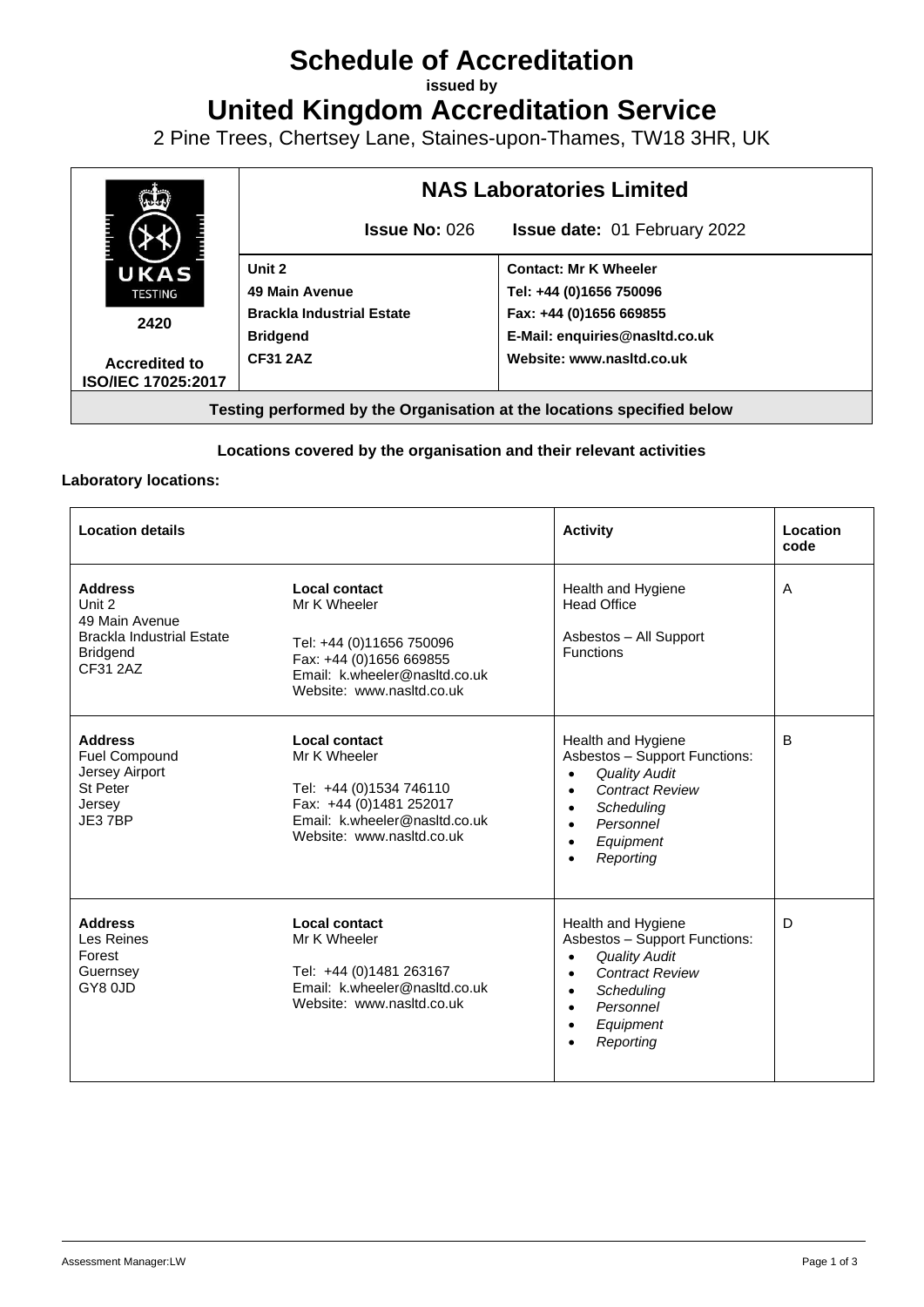| UKAS<br><b>TESTING</b>                                           | <b>Schedule of Accreditation</b><br>issued by<br><b>United Kingdom Accreditation Service</b><br>2 Pine Trees, Chertsey Lane, Staines-upon-Thames, TW18 3HR, UK |  |  |  |
|------------------------------------------------------------------|----------------------------------------------------------------------------------------------------------------------------------------------------------------|--|--|--|
|                                                                  | <b>NAS Laboratories Limited</b>                                                                                                                                |  |  |  |
| 2420<br><b>Accredited to</b><br><b>ISO/IEC 17025:2017</b>        | <b>Issue No: 026</b><br><b>Issue date: 01 February 2022</b>                                                                                                    |  |  |  |
| Testing performed by the Organisation at the locations specified |                                                                                                                                                                |  |  |  |

## **Site activities performed away from the locations listed above:**

| <b>Location details</b> | <b>Activity</b>    | <b>Location code</b>                          |
|-------------------------|--------------------|-----------------------------------------------|
| <b>Client Premises</b>  | Health and Hygiene | E - South Wales<br>F - Jersey<br>H - Guernsey |